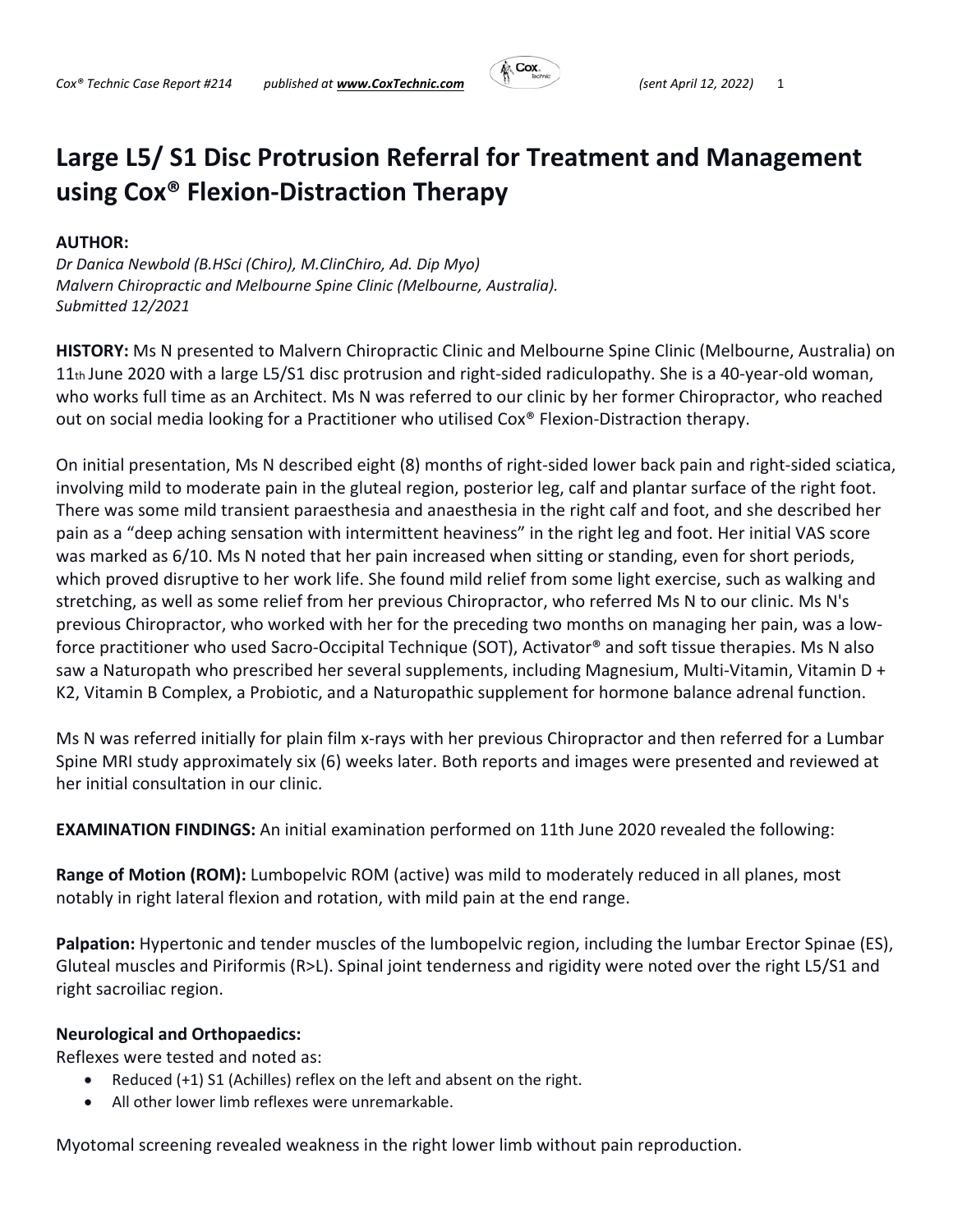

The following values were noted on initial examination:

- Extensor Hallicus Longus right 4/5,
- Gluteus Maximus bilaterally 4/5,
- Piriformis right 4/5,
- Hamstring right 4/5.

Orthopedics testing returned positive results for:

- seated SLR at 45 degrees,
- Slump test,
- Ely (*mild*) and Mennells (*mild*).

Also noted was a mild right short leg indicative of a mild pelvic distortion pattern.

**IMAGING**: Full spine plain film x-rays and a lumbar spine MRI were performed before her initial presentation to our clinic. Spinal x‐rays were conducted on 6th March 2020, and the radiologists report identified the following:

- *Minimal straightening of cervical lordosis with subtle anterolisthesis at C4/5. Degenerative uncovertebral and facet changes were also noted in this region—minimal biconcave thoracolumbar scoliosis with a measured Cobb angle up to 5mm. Anatomical AP alignment is maintained.*
- Minimal facet and endplate degenerative changes were noted throughout the lumbar spine.

With little change in Ms N's condition, her previous Chiropractor referred her for a lumbar MRI scan approximately seven (7) weeks later. Studies performed on 23rd April 2020 identified the following:

- *There are very minor generalised disc bulges from T11/12 to L3/4 with mild generalised disc bulge at L4/5.*
- Very mild bilateral lumbar facet joint arthropathy.
- *Large right paracentral/ subarticular disc protrusion measuring 11mm (AP), displacing thecal sac to the centre and impingement of right S1 nerve root with displacement of the right S2 nerve root.*
- Mild subchondral sclerosis of bilateral sacroiliac joints.
- *Atrophy of lower bilateral lumbar erector spinae muscles.*

Please refer to the images below (*Figures 1 and 2*).



*Fig 1 – (23 Apr 2020): Right Lateral Sagittal T2 Lumbar MRI* 

*Fig 2. – (23 Apr 2020): Axial Lumbar MRI L5/S1 Disc Space*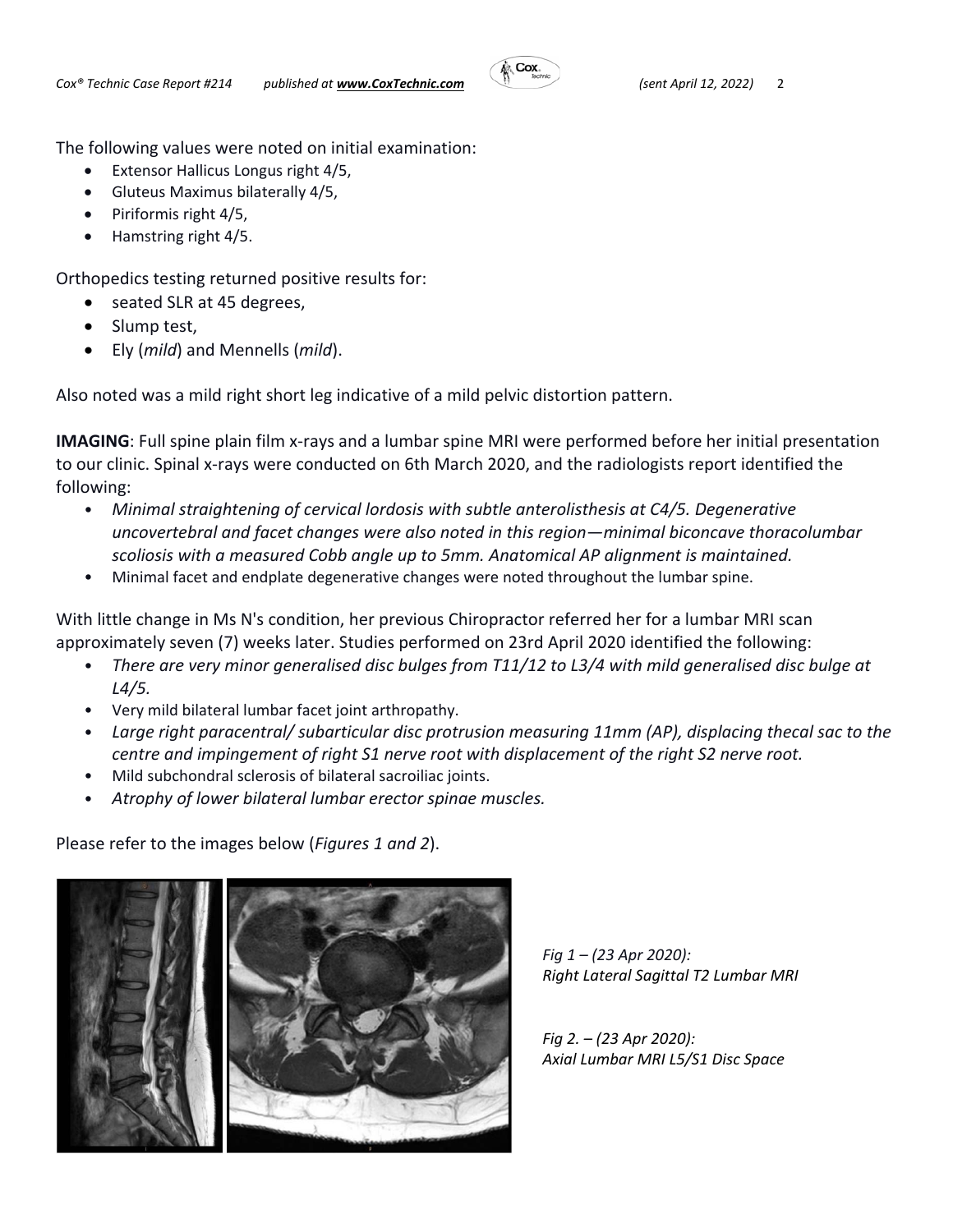

**TREATMENT AND RESULTS:** Ms N was treated using Cox® Flexion‐Distraction and Spinal Decompression Therapy over several sessions focusing on the right L5/S1 discal compartment decompressing the right S1 and S2 nerve root irritation.

At session one (1), the patient was having a particularly uncomfortable day with increased sciatic pain and moderately restricted ranges of motion. Ms N could not sit for longer than 30‐60 seconds and found walking around the treatment room beneficial. Following on from tolerance testing before therapy application, the patient could only manage to receive long y-axis distraction, minimal Protocol 1 applications to the lumbar spine ('5‐4‐3 Method" ‐ 5 repetitions, over 4 seconds in 3 groups) and soft tissue therapies using an electric percussion massage tool, to the lumbopelvic region. The patient was advised to conduct self‐care at home post-treatment consisting of rest and cryotherapy (cold/ ice packs) - 10 minutes of cold/ice pack use every hour for 24‐48 hours. She was also provided with a lumbosacral support belt to wear.

Ms N had her follow up appointment two (2) days later on 13th June 2020, with decreased pain post initial treatment. Ms N was able to sit and walk better and longer and noted that she is still feeling sciatic pain in the right gluteal region and tingles in the right foot. Protocol II (2) Flexion‐Distraction Therapy (*long y‐axis traction, flexion, lateral flexion and coupling movements by ten repetitions at approximately 50% intensity*) was performed to the lumbar spine with good tolerance. Treatment included targeted soft tissue therapies to the lumbopelvic region, and the patient was prescribed very gentle low-impact spinal stretch exercises using an inflatable exercise/ gym ball. Please see the images below of specific stretches (*Figures 3 and 4*).



*Fig 3 – Prone Lumbar Slump Stretch using inflatable exercise/ gym ball. Patient is instructed to maintain stretch position for 30‐60 seconds, repeating the stretch 1‐2 times daily.* 



*Fig 4 – Leg Rolls using inflatable exercise/ gym ball. Patient is instructed to gently rock their legs from side to side for 30‐60 seconds and, to not exceed the leg side to side motion below 45 degrees towards the floor. They are to repeat this exercise 1‐2 times daily.*

By session three (3), on 16th June 2020, Ms N had no distinct or noticeable pain in her lower back. She still felt a slight tingle in the right foot and mild tightness in the right glute. VAS score was taken and noted at 2/10 (**greater than 50% improvement**). The Range of Motion had improved, and she could perform them without pain. Flexion‐Distraction Protocol II (2) (*long y‐axis traction, flexion, lateral flexion and coupling movements*) was increased to full intensity at this session and continued throughout the treatment plan, increasing the movements within the patients' tolerance with each subsequent session.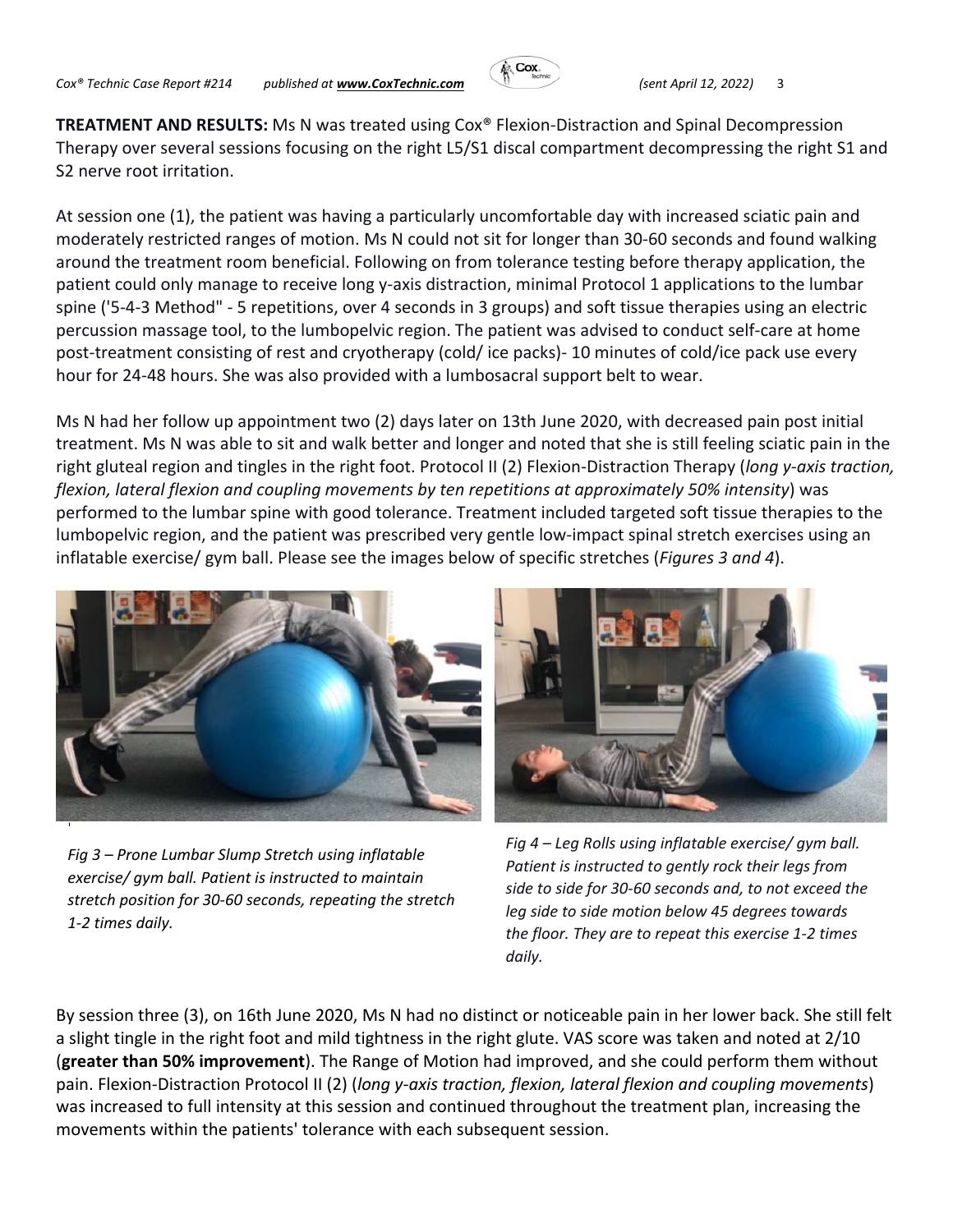

At session four (4) on 18th June 2020, Ms N noted a VAS score of 1‐2/10. Her pain quality had decreased in both frequency and intensity, as had the paraesthesia in the right foot. She particularly noted that she did not feel any tingling in the foot in the morning anymore. At this session, we introduced the ankle cuffs to the patient's treatment plan with good acceptance. Ms N was advised to continue her prescribed stretches and increase her walking within her tolerance.

In session six (6), Ms N noted that she would attempt skiing on an upcoming weekend getaway. The paraesthesia in her right foot only lasts 5‐10 mins on any given day, and she had no gluteal pain or lower back pain. She had begun increasing her exercise routines with her personal trainer, expanded her weight-training practices, and did more dynamic exercises. We continued to apply Cox® Flexion‐Distraction Protocol II (2) to decompress the L5/S1 spinal disc level. At this session, Ms N was prescribed core and trunk muscle activation exercises. Ms N returned from her ski weekend feeling good. She did not experience any increase in pain, discomfort, muscle tightness or paraesthesia. We then discussed decreasing the frequency of her appointments and scheduled our next appointment for one (1) week later.

By mid‐August 2020, Ms N reported no low back pain, sciatica or paraesthesia on the right side. We began including Chiropractic treatments for multiple spinal regions (thoracic and cervical) and some low‐force Activator<sup>®</sup>-style adjustments to the upper extremities to combat postural spinal joint strain and upper limb biomechanical discomfort. Ms N finds in her line of work (Architecture) that the long hours spent at a desk, computer, or hunched over large drafting tables to be problematic for her spinal health and that specific exercises (i.e., handstands, push-ups, and free-weight training) with her personal trainer can cause the wrists and elbows to become stiff, fixated and uncomfortable. Ms N implemented my advice to change her desk ergonomics early on ‐ this included using a Sit‐Stand desk, alternating a desk chair with an exercise fitness/ gym ball and taking regular breaks (every one to two hours) to perform spinal flexibility stretches.

**PROGNOSIS**: Ms N's progress through the treatment program was excellent, and she was able to return to regular ADLs quite quickly. She attended her sessions as indicated and, by appointment number 14 (10 weeks post initial consultation), shifted to a maintenance style program (monthly sessions).

Re-evaluation of the initial examination findings demonstrated an overall improvement in ROM to complete and pain‐free movements. Orthopaedic and neurological testing indicated inconsequential compromise at the L5/S1 discal compartment level and S1/S2 nerve root level.

Ms N continues to attend regular appointments in our clinic and maintains a 90‐100% improvement in overall pain and discomfort. She continues to receive Cox<sup>®</sup> Flexion-Distraction Protocol II (2) to her lumbar spine, targeted soft tissue therapies manual diversified spinal manipulation to the thoracic spine and low‐force Activator‐style adjustments of the upper extremities.

Plans for update MRI studies to re‐evaluate Ms N's significant L5/S1 disc bulge are scheduled for six (6) months' time with the focus on re‐assessing the size and neurological compression of the previously imaged discal compartment.

**CONCLUSION**: Ms N currently does not display any of her original signs and symptoms and receives monthly treatment to maintain her pain‐free lifestyle. More recently, Ms N had a flare‐up of right‐sided upper thoracic pain, for which we increased her treatment program to best suit, and she has now returned to her maintenance style treatment program.